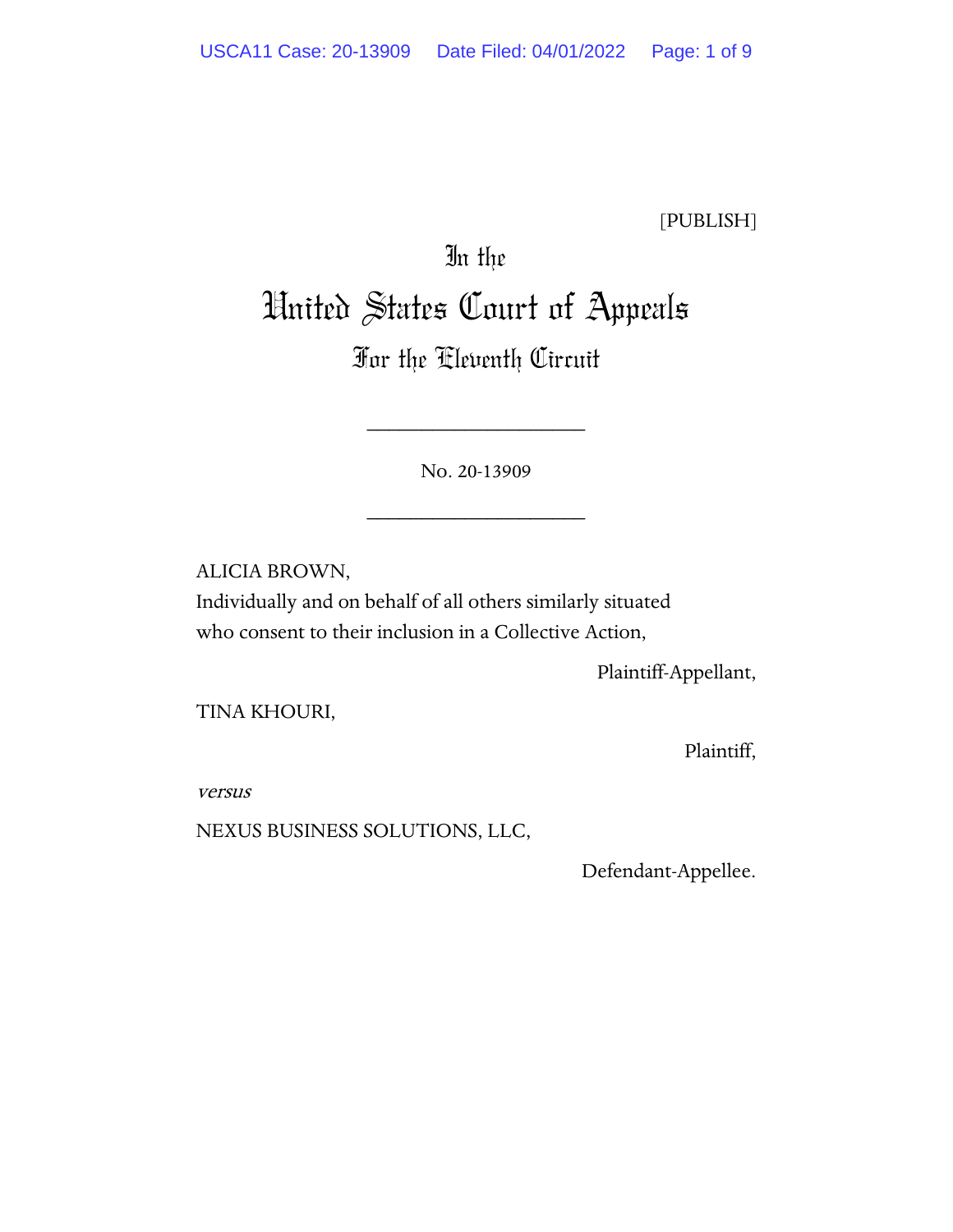\_\_\_\_\_\_\_\_\_\_\_\_\_\_\_\_\_\_\_\_

Appeal from the United States District Court for the Northern District of Georgia D.C. Docket No. 1:17-cv-01679-ELR

\_\_\_\_\_\_\_\_\_\_\_\_\_\_\_\_\_\_\_\_

Before WILLIAM PRYOR, Chief Judge, GRANT, and ANDERSON, Circuit Judges.

GRANT, Circuit Judge:

The Fair Labor Standards Act generally requires employers to pay their employees more for working over 40 hours per week. 29 U.S.C.  $\S 207(a)(1)$ . But it also contains exceptions. The overtime provisions do not apply, for example, to employees working in "a bona fide executive, administrative, or professional capacity." Id.  $§$  213(a)(1).

The plaintiffs here are "business development managers," tasked with persuading corporate customers to purchase General Motors vehicles for their fleets. Because this task often requires over 40 hours of effort per week, the employees argue that they are entitled to overtime compensation. They are not. Because these workers exercise discretion in the performance of business development tasks, they fall within the administrative exemption of the Fair Labor Standards Act. We therefore affirm the district court's grant of summary judgment to their employer below.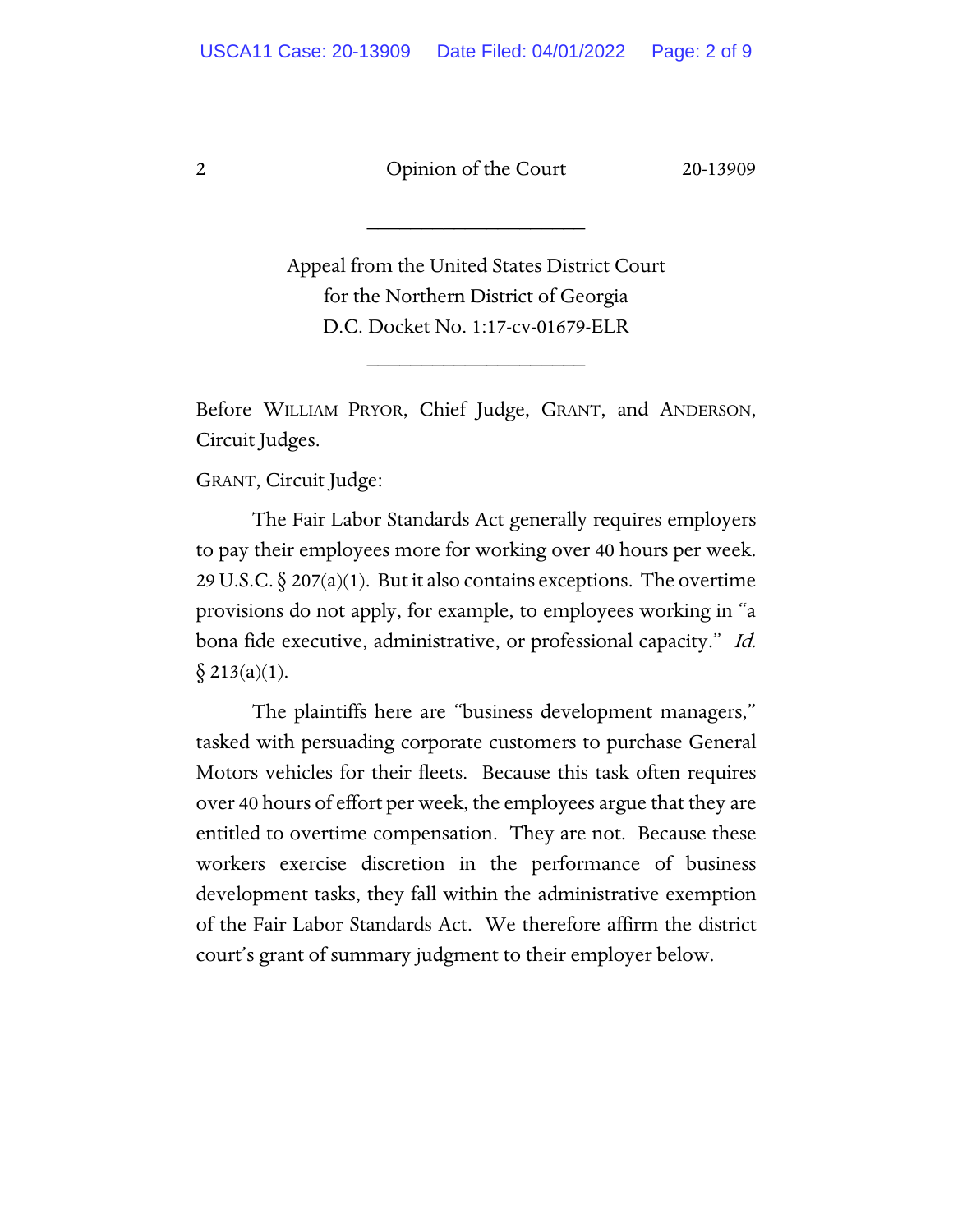I.

About nine years ago, General Motors launched "Operation Conquest"—an initiative aimed at increasing business for its dealerships and enlarging the market share of its vehicles. The plan involved recruiting business development managers who would "hunt and conquest [sic] commercial business from primary automotive competitors" through "direct contact with prospective conquest customers" who maintain mid-size fleets. In other words, the new recruits specialized in finding new corporate customers and persuading them to purchase GM vehicles. Business development managers were told to "research and qualify prospects, make customer presentations and transition sales opportunities to GM dealers." (Emphasis omitted). Each was expected to be a "facilitator and liaison" between customers and dealerships by developing "business leads and opportunities." But they had no authority to quote binding prices or close sales themselves. Only authorized dealerships could do that.

Although General Motors provided data and resources for the business development managers to use, it outsourced their actual hiring to Nexus Business Solutions; all of that firm's revenue came from staffing Operation Conquest. Nexus also managed the business development managers and evaluated them on a monthly basis. The evaluation accounted for initial meetings, presentations, new accounts resulting in a GM vehicle purchase, and vehicles ordered by or delivered to customers. And because Nexus offered bonuses for good results, it is no surprise that workweeks longer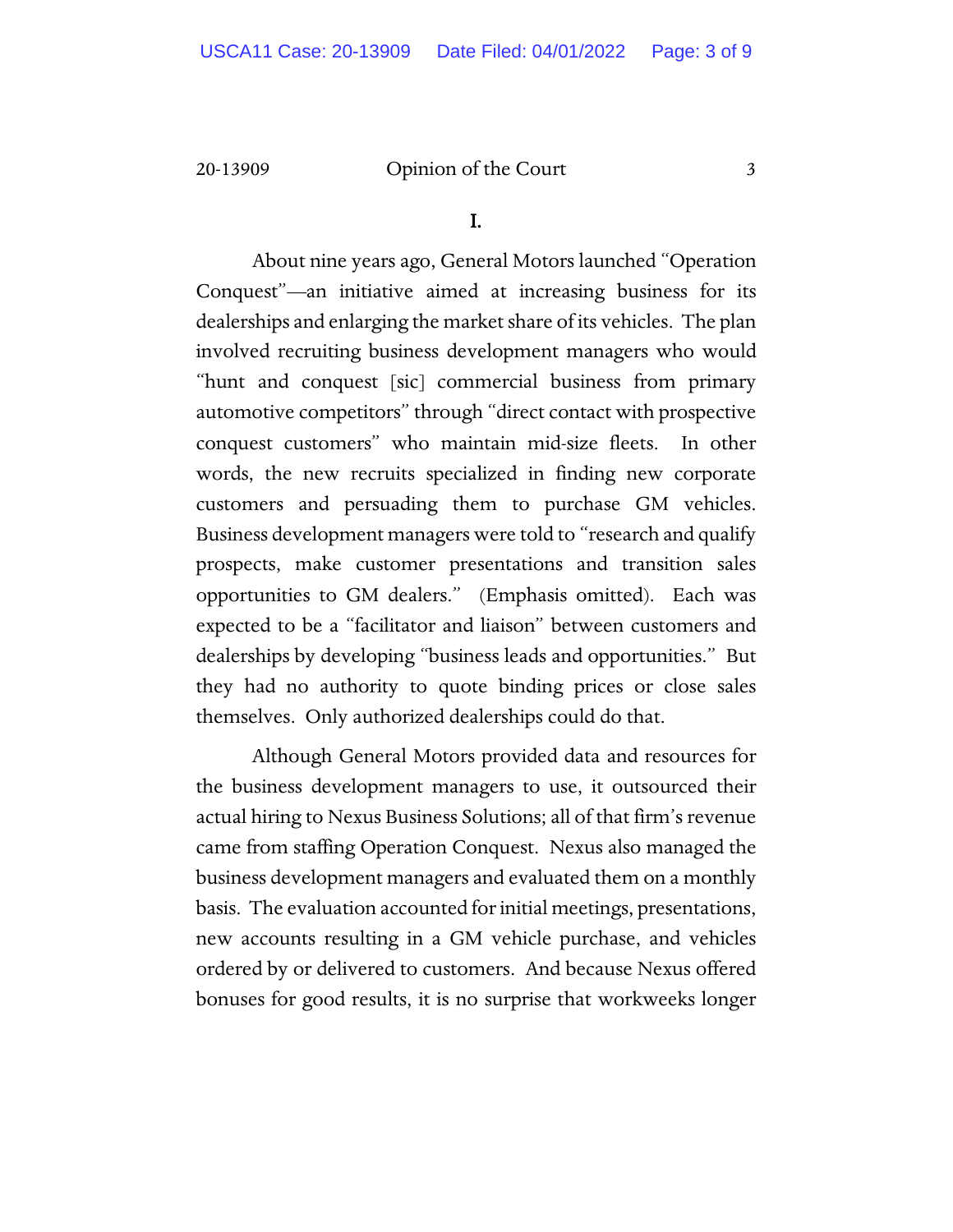than 40 hours were common. Business development managers were instructed that more time working would result in more business—the message was that there was "no such thing as too much."

Perhaps chafing at this approach, a group of the employees filed a collective action suit against Nexus, alleging overtime violations of the Fair Labor Standards Act. In response, Nexus asserted that the Act's maximum hour provisions do not apply because the business development managers are covered by several statutory exemptions—namely those for administrative employees, outside salespeople, and auto sales employees. Both parties moved for summary judgment. The district court granted Nexus's motion, concluding that the business development managers fell under the administrative exemption.[1](#page-3-0) The employees now appeal.

# II.

We review an appeal from summary judgment de novo. Scantland v. Jeffry Knight, Inc., 721 F.3d 1308, 1310 (11th Cir. 2013). Summary judgment is proper "if the movant shows that there is no genuine dispute as to any material fact and the movant is entitled

<span id="page-3-0"></span><sup>&</sup>lt;sup>1</sup> The district court declined to decide whether the outside sales exemption applied because it concluded that "genuine issues remain[ed] regarding several material facts" necessary to making that determination. The court rejected the argument that the auto sales exemption applied, and Nexus did not appeal that issue.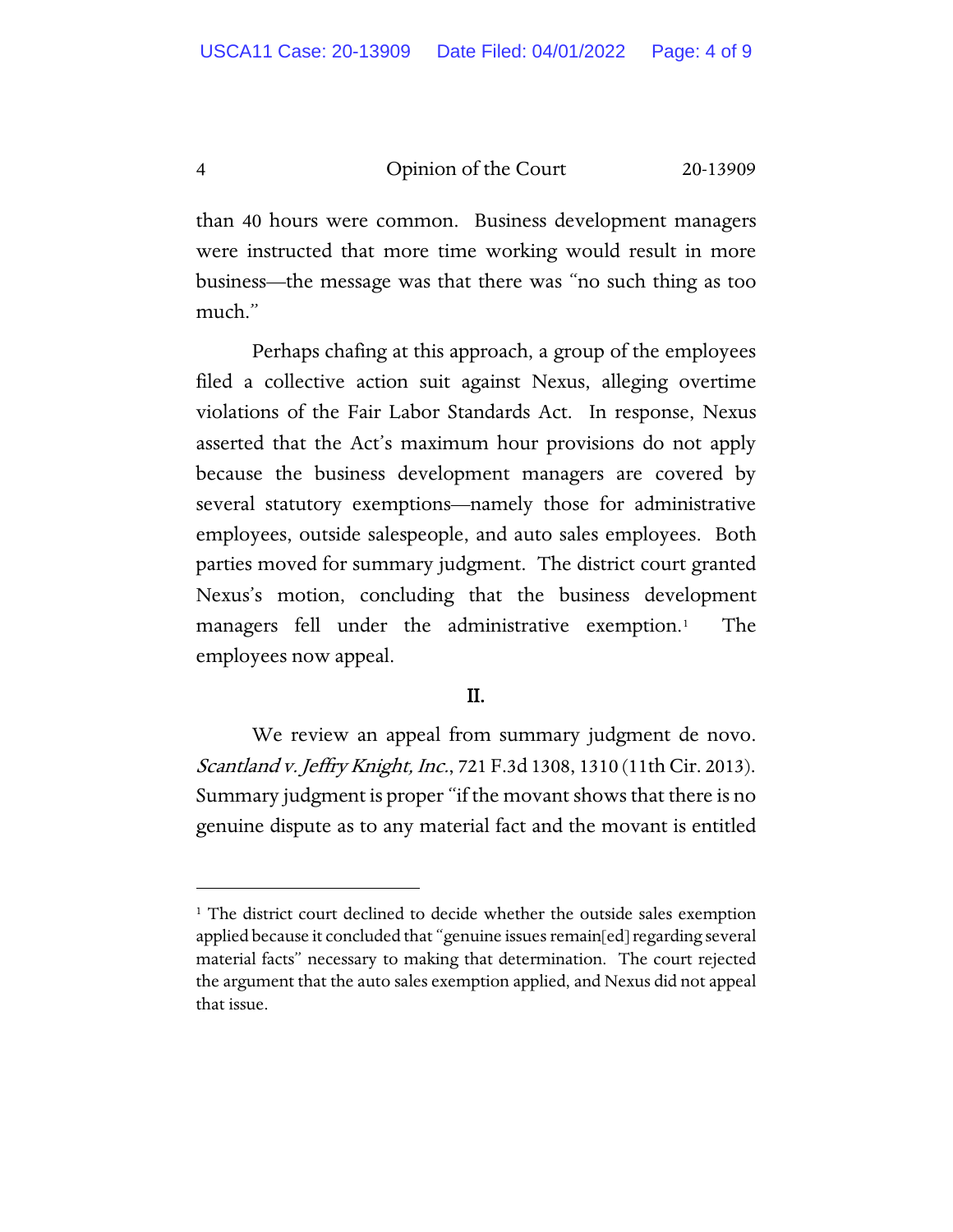to judgment as a matter of law." *Id.* (quoting Fed. R. Civ. P. 56(a)). We view the evidence in the light most favorable to the nonmoving party, and we draw "all justifiable inferences" in that party's favor. Id. (quotation omitted). Whether an exemption of the Fair Labor Standards Act applies is "a matter of affirmative defense on which the employer has the burden of proof." Corning Glass Works v. Brennan, 417 U.S. 188, 196–97 (1974).

# III.

Under the Fair Labor Standards Act, employees who work over 40 hours per week are generally entitled to time-and-a-half compensation for overtime. 29 U.S.C.  $\S 207(a)(1)$ . But not all workers qualify—the statute exempts employees working in "a bona fide executive, administrative, or professional capacity." Id.  $\S 213(a)(1)$ . This provision is often referred to in shorthand as the administrative exemption.

To decide who falls within this exemption, the Department of Labor uses a three-pronged test. An employee is an administrative worker if (1) her salary exceeds the minimum established by the regulation, (2) she mainly performs "office or non-manual work directly related to the management or general business operations of the employer" or its customers, and (3) her "primary duty includes the exercise of discretion and independent judgment with respect to matters of significance." 29 C.F.R.  $\S$  541.200(a). The employees do not dispute that the first two prongs are satisfied here. But they argue that their jobs do not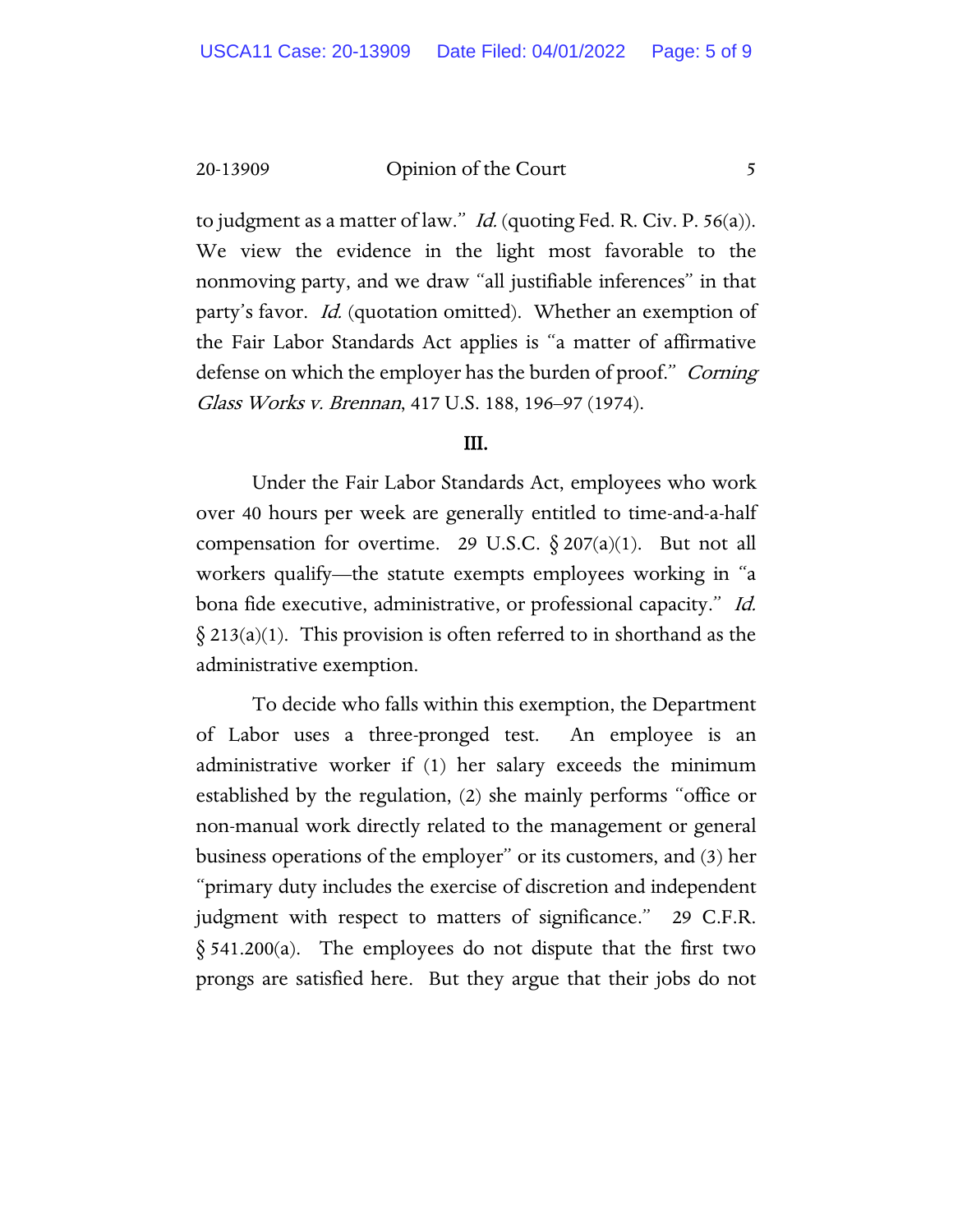satisfy the third—the requirement that they exercise discretion and independent judgment with respect to matters of significance.

To be sure, many jobs do not. Only those employees who engage in "the comparison and the evaluation of possible courses of conduct, and acting or making a decision after the various possibilities have been considered," make the cut. *Id.*  $\S$  541.202(a). Whether an employee exercises the required level of discretion is ultimately a holistic determination, but several factors guide the inquiry. *Id.*  $\S$  541.202(b). Employees that satisfy the discretion prong of the test have the "authority to make an independent choice, free from immediate direction or supervision," even though their choices may still be subject to review, revision, or reversal. *Id.*  $\S$  541.202(c). The work must involve "more than the use of skill in applying well-established techniques, procedures or specific standards described in manuals or other sources"; it cannot be "mechanical, repetitive, recurrent or routine." Id. § 541.202(e). And finally, the work must relate to "matters of significance," which "refers to the level of importance or consequence of the work performed." Id.  $\S$  541.202(a).

The employees argue that their work for Nexus was too restricted and repetitive to allow for meaningful discretion. They describe their jobs as asking "pre-determined questions," following "literal scripts," "regurgitat[ing]" pre-approved phrases, and using "canned presentation materials" with little or no deviation on their part. (Emphasis omitted). Though they "made minor, ad hoc decisions about the minutiae of how they would pursue an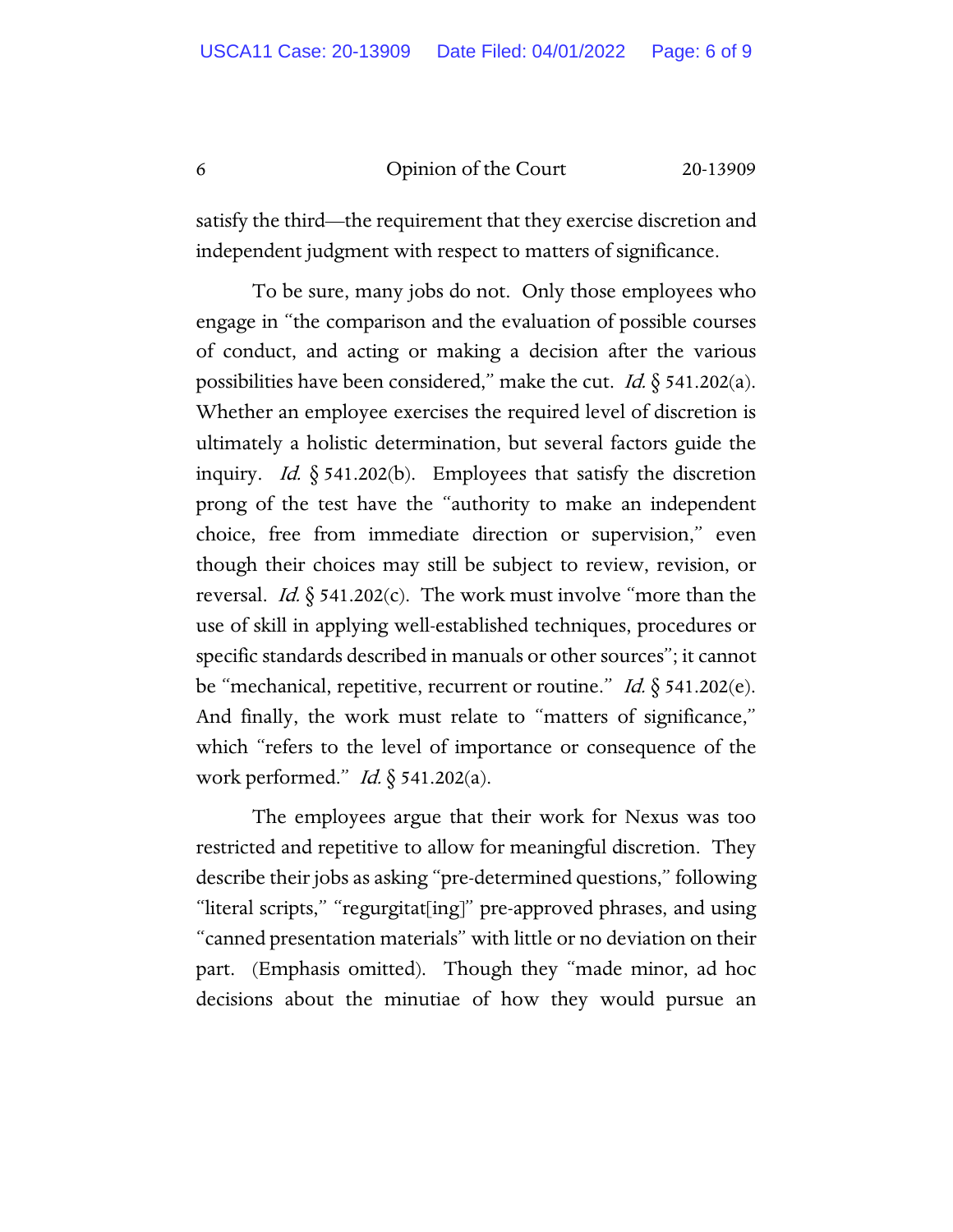individual potential customer" and "minor adjustments" along the way, the employees argue, these choices had a de minimis effect on their performance.

We are not persuaded. A worker need not have "limitless discretion" or a total lack of supervision to qualify as an administrative employee. *Hogan v. Allstate Ins. Co.*, 361 F.3d 621, 627 (11th Cir. 2004). And as the district court observed, the employees here "had a hand in choosing which leads to develop, performed customized research before meeting with selected leads, and delivered presentations that necessarily required some amount of customization." In their own words, the "primary role" of the business development managers is to "develop business leads and opportunities for the dealerships." Each business development manager acts as a "'facilitator and liaison' between the customer and the dealerships," and the focus of the job is "developing those new relationships and bringing them to the dealer." Business development managers, it seems, are tasked with building relationships and developing leads—enterprises that require creative thinking and tailoring to each individual customer.

In carrying its burden to show that the administrative exemption applies, Nexus points to ample record evidence that business development managers exercised discretion in their job pursuits. One employee testified that even though he was given a particular set of steps to follow, he would choose to go "out of order" so he could do "whatever would be best for the customer, whatever is easiest for them, whatever is going to minimize the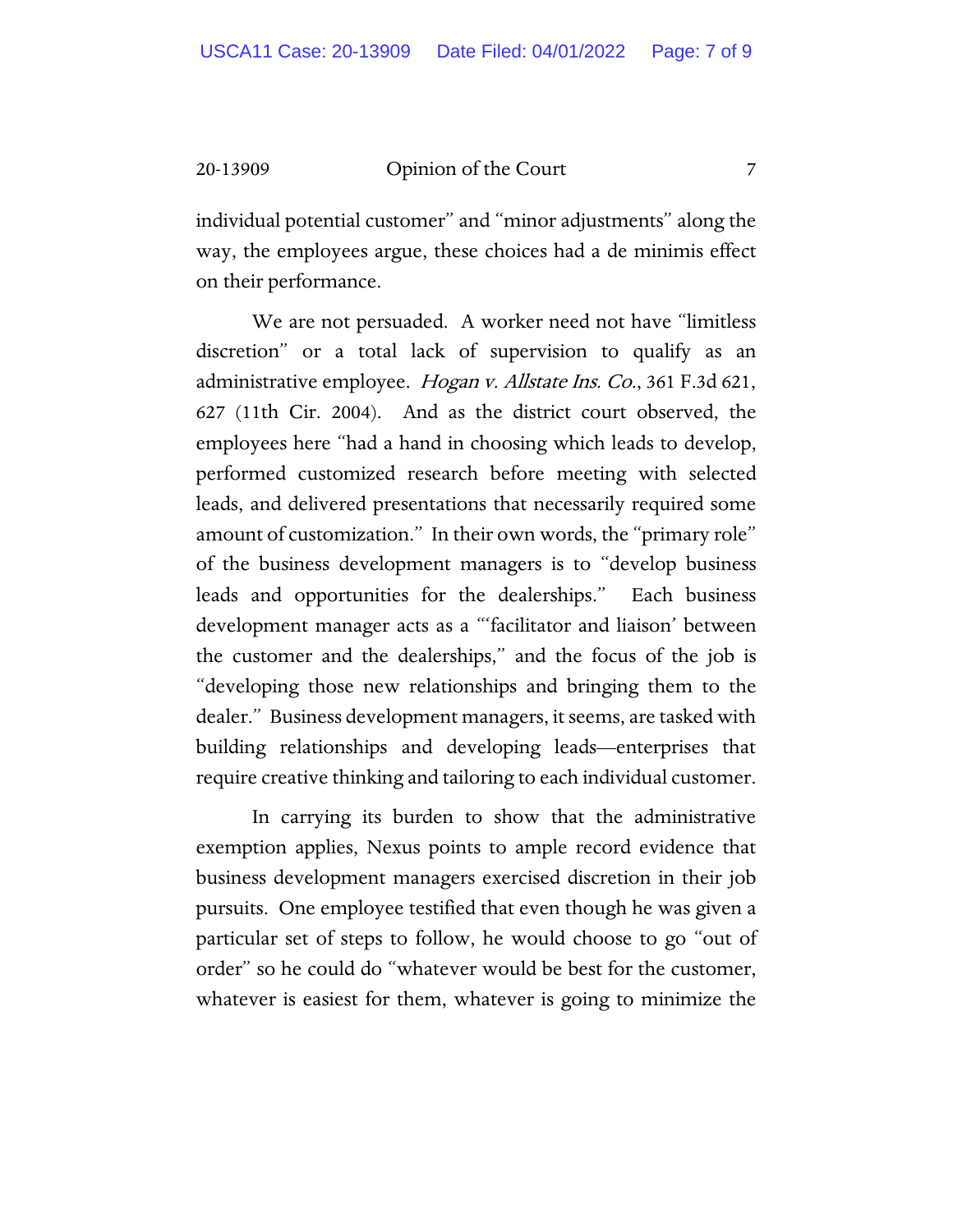barriers of entry." The employees offered testimony affirming the need to "discern" the needs of corporate customers, provide "customized" presentations, and "specifically depict information to the client based on their understanding." That flexibility is part of the business model; the Fleet Training Guide for business development managers invites each one to "[d]ecide for yourself and for each presentation" how best to deal with questions that arise and to "[a]nticipate questions in advance and prepare responses" before speaking with potential customers.

In a bid to escape the administrative exemption, the employees contend that even if they do have some level of discretion, it is limited and does not apply to "matters of significance." Citing cases from district courts in other circuits, they assert that "an exercise of discretion that impacts or affects a matter of significance is not exercising discretion *with respect to* a matter of significance." See Ahle v. Veracity Rsch. Co., 738 F. Supp. 2d 896, 908 (D. Minn. 2010); see also Calderon v. GEICO Gen. Ins. Co., 917 F. Supp. 2d 428, 442 (D. Md. 2012).

That strained distinction is not found in the law of this Circuit, and it does not match up with these facts in any event. Exercising discretion over how to secure new customers for General Motors is undoubtedly a "matter of significance" from the perspective of Nexus, whose entire business model is supplying employees for GM's Operation Conquest program. The discretion exercised by business development managers goes straight to the heart of GM customer recruitment efforts—and straight to the core